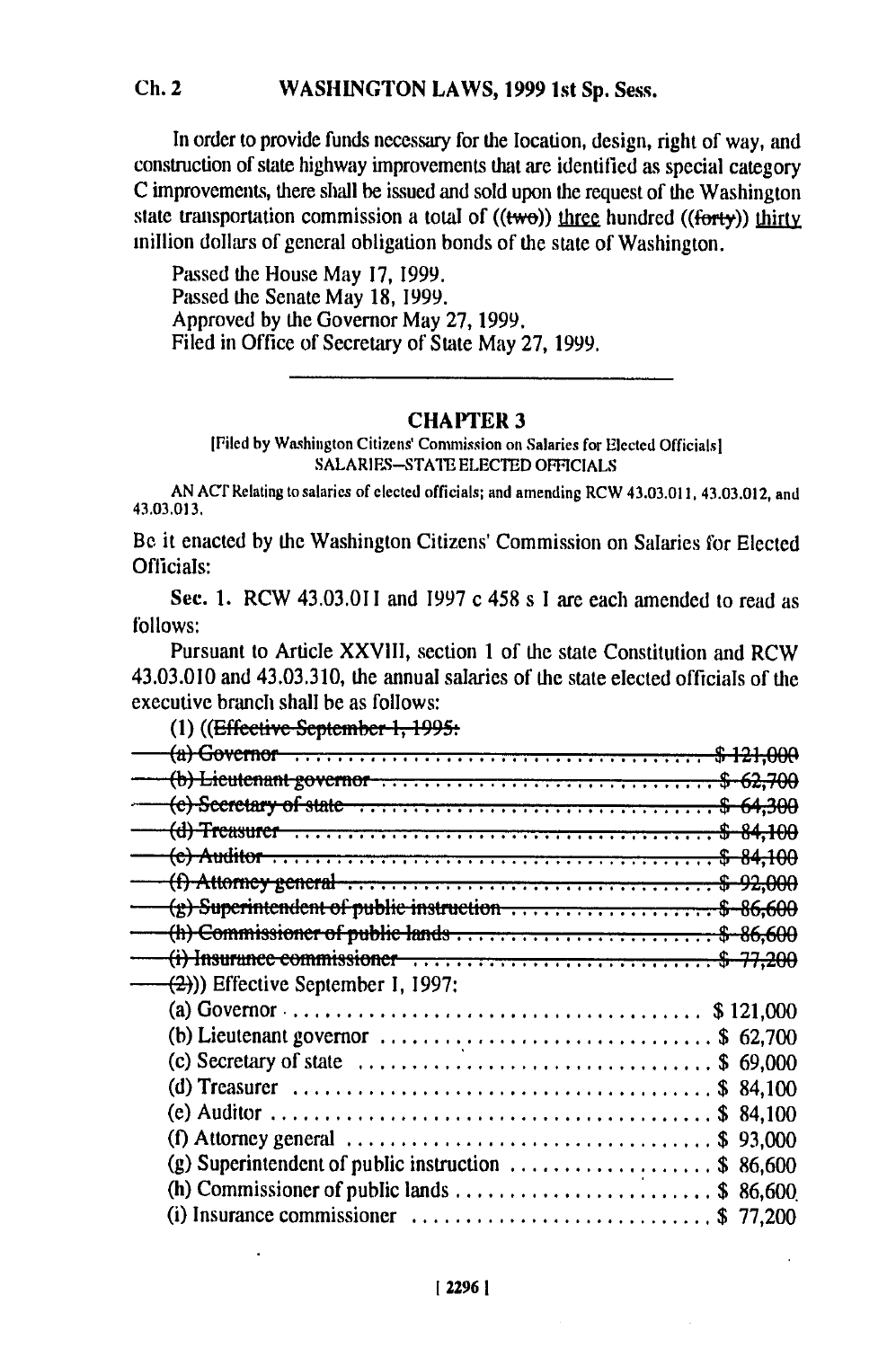| $((3))$ (2) Effective September 1, 1999;                                                                             |
|----------------------------------------------------------------------------------------------------------------------|
|                                                                                                                      |
| (b) Lieutenant governor $\ldots \ldots \ldots \ldots \ldots \ldots \ldots \ldots \ldots$ \$ 69,000                   |
|                                                                                                                      |
|                                                                                                                      |
|                                                                                                                      |
|                                                                                                                      |
|                                                                                                                      |
| (h) Commissioner of public lands $\dots \dots \dots \dots \dots \dots \dots$ \$ 94,394                               |
| (i) Insurance commissioner $\ldots \ldots \ldots \ldots \ldots \ldots \ldots \ldots \$ \$ 86,000                     |
| (3) Effective September 1, 2000:                                                                                     |
|                                                                                                                      |
| (b) Lieutenant governor $\ldots \ldots \ldots \ldots \ldots \ldots \ldots \ldots \ldots$ \$ 71.070                   |
|                                                                                                                      |
|                                                                                                                      |
|                                                                                                                      |
|                                                                                                                      |
| (f) Attorney general $\ldots$ , $\ldots$ , $\ldots$ , $\ldots$ , $\ldots$ , $\ldots$ , $\frac{\$123,600}{\$123,600}$ |
| (g) Superintendent of public instruction $\ldots \ldots \ldots \ldots$ \$ 97,226                                     |
| (i) Insurance commissioner $\ldots \ldots \ldots \ldots \ldots \ldots \ldots \ldots$ \$ 88.580                       |

*(4* The lieutenant governor shall receive the fixed amount of his salary plus 1/260th of the difference between his salary and that of the governor for each day that the lieutenant governor is called upon to perform the duties of the governor by reason of the absence from the state, removal, resignation, death, or disability of the governor.

Sec. 2. RCW 43.03.012 and 1997 c 458 s 2 are each amended to read as follows:

Pursuant to Article XXVIII, section 1 of the state Constitution and RCW 2.04.092, 2.06.062, 2.08.092, 3.58.010, and 43.03.310, the annual salaries of the judges of the state shall be as follows:

| (1) ((Effective September 1, 1995:                                                        |  |
|-------------------------------------------------------------------------------------------|--|
| $(a)$ Justices of the supreme court $\dots \dots \dots \dots \dots \dots \dots$ \$109,880 |  |
| (b) Judges of the court of appeals  \$ 104,                                               |  |
| (e) Judges of the superior court  \$99,015                                                |  |
| (d) Full-time judges of the district court \$ 94,198                                      |  |
| $-(2)$ ) Effective September 1, 1997:                                                     |  |
| (a) Justices of the supreme court $\dots \dots \dots \dots \dots \dots$ \$ 112,078        |  |
|                                                                                           |  |
|                                                                                           |  |
| (d) Full-time judges of the district court \$ 96,082                                      |  |
| $((3))$ (2) Effective September 1, 1999:                                                  |  |
|                                                                                           |  |
|                                                                                           |  |